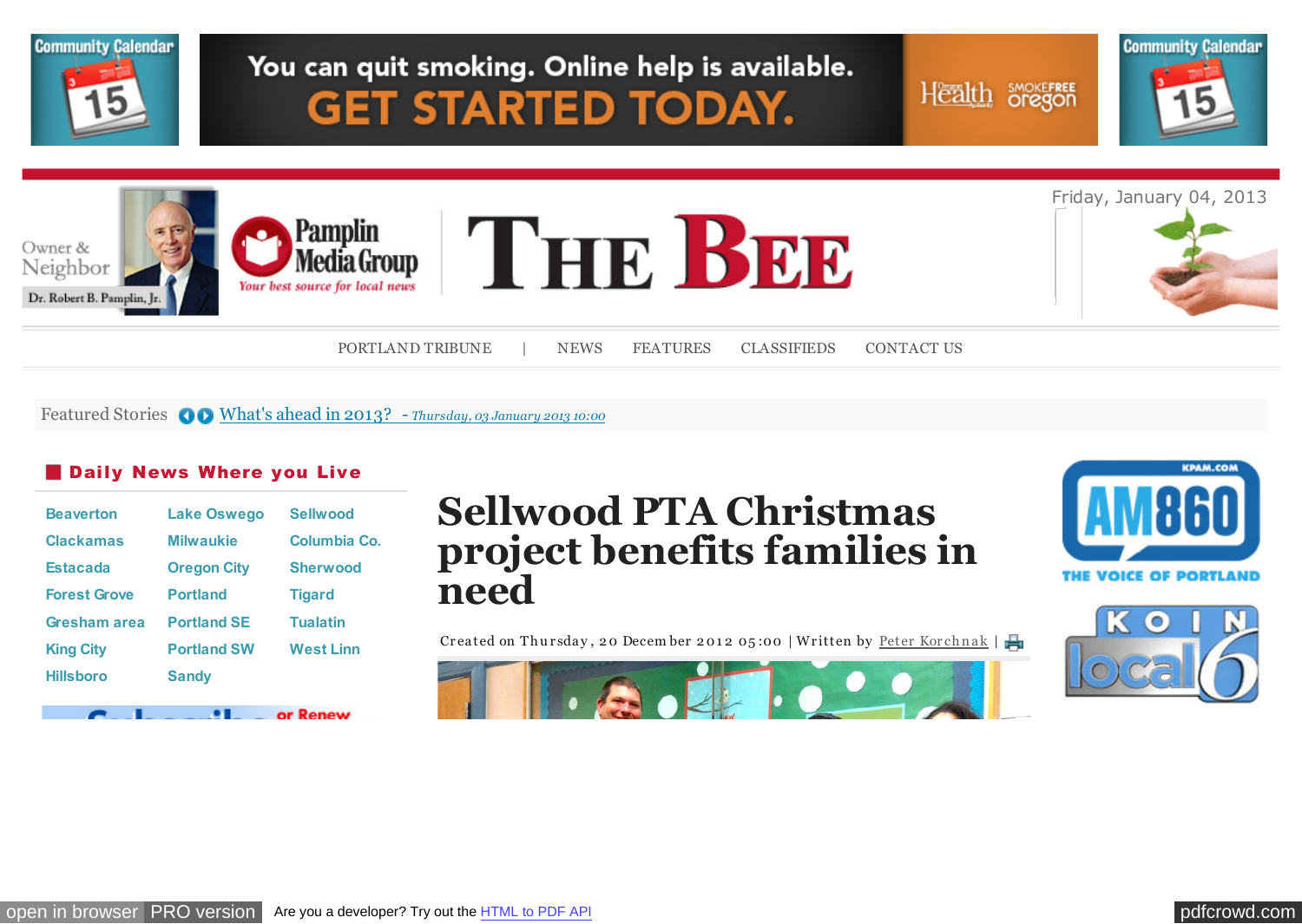

 $\overline{\phantom{a}}$ 

**type here...**

#### **[Click here to SEARCH our archives](http://portlandtribune.com/portland-tribune-news/archives)**



## News

- **[Three-neighborhood pursuit ends in](http://portlandtribune.com/sb/74-news/125011-three-neighborhood-pursuit-ends-in-spectacular-smash-up-) spectacular smash-up**
- **[Neighbors force counseling clinic to](http://portlandtribune.com/sb/74-news/124998-neighbors-force-counseling-clinic-to-move-from-westmoreland-) move from Westmoreland**
- **[Families tour restored Marysville School](http://portlandtribune.com/sb/74-news/124999-families-tour-restored-marysville-school)**
- **[January closure for moving Sellwood](http://portlandtribune.com/sb/74-news/125000-january-closure-for-moving-sellwood-bridge-affirmed-) Bridge affirmed**
- **[Midnight lift hoists massive girders for](http://portlandtribune.com/sb/74-news/125002-midnight-lift-hoists-massive-girders-for-max-at-tacoma-street) MAX at Tacoma Street**





by: PETER KORCHNAK - From left: Asashi Kinjo, Paige Smallman, Lily Perkins, Maddie Ott, and Lydia Ofa, all Sellwood Middle School students, stand in front of the schoolâ,¬sˇÃ f"à f s 2012 Holiday Giving Project bulletin board, with Student Management Specialist Charles Gendron, and PTA Board member Dawn Johnston.

The Sellwood Middle School Parent Teacher Association again this year has been spearheading a "Holiday Giving Project" which raises funds to purchase gifts for families in need within the school's community.

PTA Board Co-Vice President Dawn Johnston told THE BEE that the group focuses on donations of gift cards from local businesses, some of which they are also able to purchase with money donated to the effort. St. Vincent DePaul and Holy Family donate the food boxes.

"With gift cards, every family will have the freedom to pick the right presents," Johnston said. "We present or deliver the gifts to twenty-one families on December 14."

The Holiday Giving Project builds on more than two decades of volunteer effort. According to Johnston, the Sellwood PTA hopes at least to match last year's total. She said, "In 2011 we raised about \$2,250, and the PTA donated an additional \$750, which allowed us to spend close to \$3,000 for the families."



 $_{\upsilon_{\rm pto}}$ 50% off

**20 MINUTES** after you quit smoking, your blood pressure decreases.

You can quit smoking. Online help is available.

GET **STARTED TODAY.** 

[open in browser](http://pdfcrowd.com/redirect/?url=http%3a%2f%2fportlandtribune.com%2fsb%2f75-features%2f125045-sellwood-pta-christmas-project-benefits-families-in-need&id=ma-130104115249-9e9d1630) [PRO version](http://openx.pmgwebads.com/www/delivery/ck.php?oaparams=2__bannerid=1396__zoneid=275__cb=bcde0887b4__oadest=http%3A%2F%2Fwww.washingtoncountymuseum.org%2Fhubble) Are you a developer? Try out th[e HTML to PDF API](http://pdfcrowd.com/html-to-pdf-api/?ref=pdf) position and the Area of the Area of the Area of the Area of the Area of the Area of the Area of the Area of the Area of the Area of the Area of